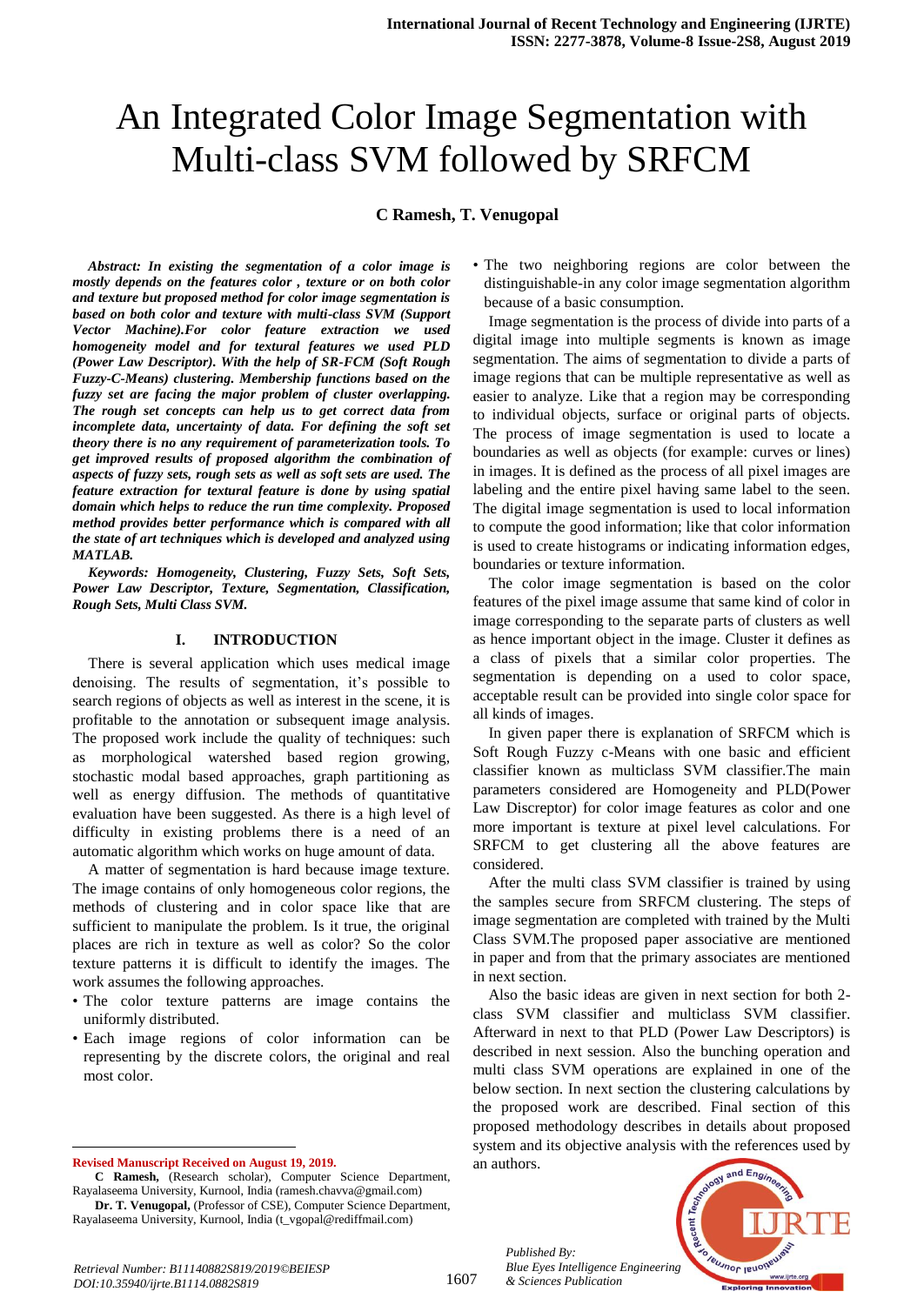## **II. LITERATURE SURVEY**

**[13] "The problem of meaningfulness: near-miss-to weber's law, Guilford's power law, as well as Weber's law" given by Augustin and Thomas in year 2009.**

In this paper, provides to change the idea of common models are discrimination, such as weber"s law, instance, the near-miss-to-weber"s law as well as Guilford"s power law. Therefore the all models are based on the assumption that parameter models are depend on the physical stimulus underlying scale by which physical quality of being intense are measured. In this paper discuss about the important of parameter model, we come to the end that near-miss-toweber's law that can be applied to the physical quantities which are measured on ratio such as log-interval scale, interval, Guilford"s power law necessary restrict to physical ratio scales. Ultimately, in this paper discuss the important of an experimentally are based on the sub model of nearmiss-to-weber"s law, indicated that the fixed point of model.In these result shows that the theoretical point of view, the fixed point model is better to the near-miss-toweber"s law as well as Guilford"s power law.

## **[12] "Colour image segmentation: Advances and prospects" implemented by X. H. Jiang, H. D. Cheng as well as Y. Sun and, J. Wang in 2001.**

The image segmentation are very important as well as pattern recognition and the critical to image processing. In color image segmentation are available on survey provides a summary. Fundamentally, the monochrome segmentation approaches is based on the color segmentation approaches operating in a different types of color spaces. Therefore, first of all we discuss the segmenting monochrome images for major segmentation approaches: characteristics feature clustering, histogram thresholding, fuzzy techniques, edge detection, neural networks, region based methods etc. then the review an representation of some major color as well as their advantages or disadvantages; the techniques of color image segmentation using the different color representation. As discuss about the uses of image segmentation for color models. Insome fiction approaches like that physics –based method as well fuzzy method are investigated as well.

## **[9] "Support vector networks" developed by people V. Vapnik and C. Cortes in 1995.**

A new learning machine of the support-vector network for the two groups of classification problems. In this machine following idea for conceptually implements the input vectors are non –linearly mapped because to a very high dimensions of feature space. A linear decision surface of feature space is constructed. Therefore the special properties of the surface decision because the ability of high generalization of the learning machine. Finally, idea the support-vector network are previous implement for the restrict case the training data can be separated into without errors. A result show develops to a non- separable training data. Polynomial input transformations utilizing the highabilitygeneralizationof support-vector networks are demonstrated.

## **III. SOFT ROUGH FUZZY C-MEANS ALGORITHM (SRFCM)**

SRFCM has its roots inside the k-manner set of rules proposed with the aid of J Mc Queen. The algorithm of Fuzzy C-Means (FCM) became proposed via Bezdek. In FCM, items constrained join to a single cluster. All cluster join to each object with diploma of state. Rough okapproach (RKM) becomes by using west as well as Lingras [9] by means of borrow a number and concepts of difficult set theory [12]. Rough Fuzzy c-approach set of rules became proposed by way of Mitra et al., [13]. In proposed by this paper SRFCM is the aid of applying similarity standards of gentle sets to Rough Fuzzy Frame work.

The basic steps for SRFCM are as,

1. Assume the random clusters "m" denoted by Ci

2. The membership between data points as well as center cluster.

3. The upper as well as lower approximation to allocate all the data points.

4. Difference between membership and next membership of data points are calculated.

5. Calculate similarity index of sample point.

6. Compute the updated cluster prototype for every cluster.

7. Iterate as well as run steps 2 to 6.

## **IV. MULTI CLASS-SVM (SUPPORT VECTOR MACHINE)**

In artificial intelligence, support-vector machines (SVMs, additionally support-vector systems [1]) are managed learning models with related learning calculations that examine information utilized for grouping and relapse investigation. Given a lot of preparing models, each set apart as having a place with either of two classifications, a SVM preparing calculation fabricates a model that allots new guides to one class or the other, making it a nonprobabilistic twofold straight classifier (in spite of the fact that techniques, for example, Platt scaling exist to utilize SVM in a probabilistic arrangement setting). A SVM model is a portrayal of the models as focuses in space, mapped with the goal that the instances of the different classifications are partitioned by a reasonable hole that is as wide as could reasonably be expected. New models are then mapped into that equivalent space and anticipated to have a place with a classification dependent on the side of the hole on which they fall.

In expansion to performing direct arrangement, SVMs can productively play out a non-straight characterization utilizing what is known as the bit stunt, verifiably mapping their contributions to high-dimensional element spaces. At the point when information are unlabeled, managed learning is preposterous, and an unaided learning approach is required, which endeavors to discover normal bunching of the information to gatherings, and after that guide new information to these shaped gatherings. The help vector clustering [2] calculation, made by HavaSiegelmann and Vladimir Vapnik, applies the insights of help vectors,



*Retrieval Number: B11140882S819/2019©BEIESP DOI:10.35940/ijrte.B1114.0882S819* 

1608

*Published By: Blue Eyes Intelligence Engineering & Sciences Publication*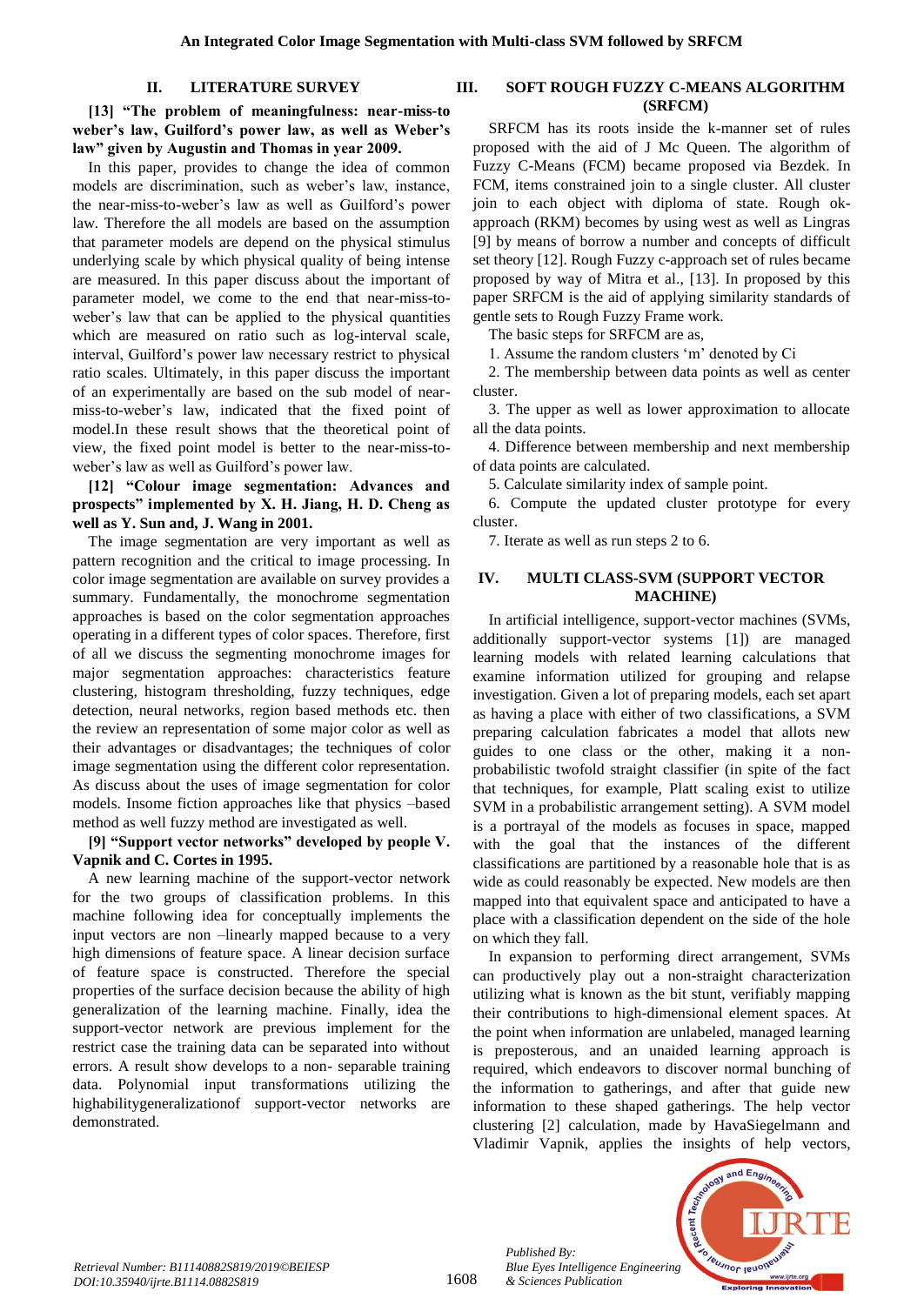created in the help vector machines calculation, to classify unlabeled information, and is one of the most broadly utilized grouping calculations in mechanical applications.

#### *Power Law Descriptor*

In insights, a power law is a useful connection between two amounts, where a relative change in one amount brings about a corresponding relative change in the other amount, free of the underlying size of those amounts: one amount shifts as an intensity of another. For example, thinking about the region of a square regarding the length of its side, if the length is multiplied, the region is increased by a factor of four.

Ernst Weber observed that the ratio of incremental threshold to the background intensity is a constant [1]. This relation known since as weber"s law can be expressed as:



Where, ∆I represents the increment threshold (just noticeable difference for discrimination); I represents the initial stimulus intensity and k signifies that the proportion on left side of the equation remains constant despite variations in the I term. The fraction ∆I / I are known as the Weber fraction. Weber"s law more simply stated says that the size of a just noticeable difference is a constant proportion of the original stimulus value.

## **V. PROPOSED METHODOLOGY**

#### *5.1 Algorithm in detail Steps are as below,*

1. The basic features of image are spatial features with color and texture type of features. The color features for proposed work are extracted from the homogeneity and the texture features are mostly calculated from the LBP (Local Binary Pattern).These all features make noise and unwanted features to null.

2. SRFCM mostly used for calculation of features which are further is used for classification by using multi class SVM classification. The output from classification is provided for segmentation.

3. In the Multi Class SVM training once again all the Multi Class SVM classifier is trained using the samples obtained from the on step. For the image pixels in jth cluster of some pixels are most appropriate as training samples and left are used as test samples.

4. The classification of Multi SVM pixels are applied to the test set of SVM for classifying the new data. As combine the test set as well as training to obtain the result of final segmentation.

#### *5.2 Color Feature Calculation*

All the pixels within the photo are marked as homogenous place bearing on an image. The photograph segmentation undertaking is now a class hassle and the system of segmentation is aimed toward assigning a label to every individual pixel or entire vicinity primarily based on

homogeneity. Color functions are extracted from the Lab color model, due to the fact color distinction can be measured effectively in LAB coloration space.

#### *5.3 Texture Feature Extraction by Power Law Descriptor*

Power law descriptor is robust for feature extraction as it irrespective of illumination changes. Textural features are extracted as given below,

1. Convert image to gray scale.

2. Find the differential excitations for given gray scale.

3. Calculate orientations for given gray scale image.

4. Find 2D pixels histogram of given differential excitations.

5. Final resultant histogram at given point (i, j) forms clusters.



**Fig1. Selected Input Image**

We selected an image which is having somewhat complex structure compared to sample color images used for segmentation. Proposed work is mostly used for the complex structure input images where all algorithms fail to give better results.



**Fig2. Segmented Color Image by Proposed Work** Here an integrated technique for color image segmentation which uses Multi-SVM classifier followed by Soft Rough Fuzzy-C-Means clustering for segmentation.

*Published By: Blue Eyes Intelligence Engineering & Sciences Publication* 



1609